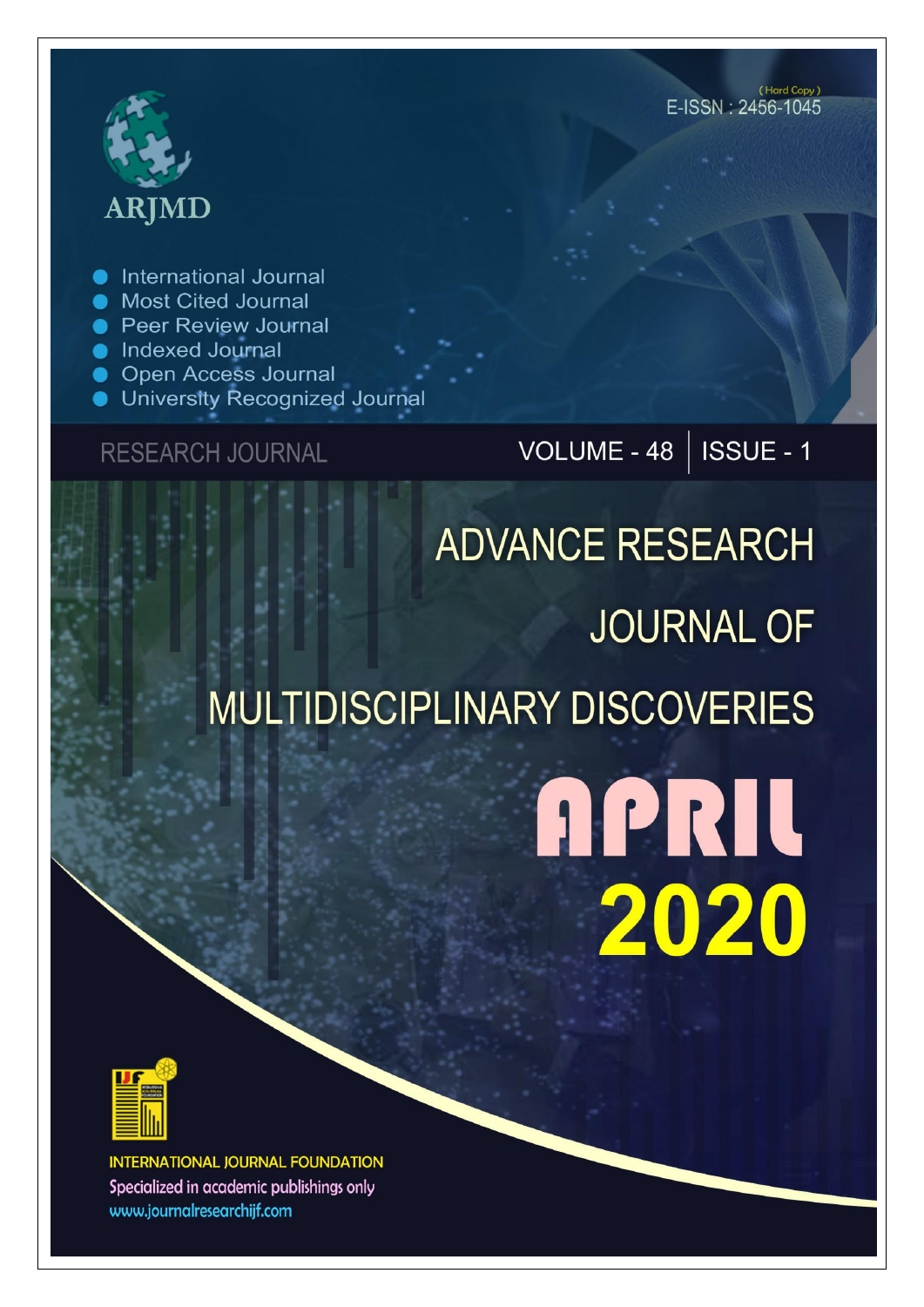#### **ADVANCE RESEARCH JOURNAL OF MULTIDISCIPLINARY DISCOVERIES I Vol.48 I Issue-1 I Chapter-4** E-ISSN : 2456-1045

| $f = \omega t$<br>S                                                                                                                                                                                                                                                                                      |
|----------------------------------------------------------------------------------------------------------------------------------------------------------------------------------------------------------------------------------------------------------------------------------------------------------|
| $P=UU$<br>i zv<br>Ξ                                                                                                                                                                                                                                                                                      |
| $Q_{2}$<br>$A = Q_2(T_2 - T_1)/T_2 = 418 J$                                                                                                                                                                                                                                                              |
| <b>A</b> U.<br>ECOOS1<br>$\overline{\mathbf{r}}$<br>I≂.                                                                                                                                                                                                                                                  |
| $A + G2$                                                                                                                                                                                                                                                                                                 |
| an<br>an<br>121<br>4R<br>R2                                                                                                                                                                                                                                                                              |
| R <sub>2</sub><br>$\pi(d_1 + d_2)$<br>$A = Q_{1}$<br>$r \ll$<br>$Q_2$<br>$-4+Q_2$<br>$\frac{12}{7}$ $\approx$ 200'/                                                                                                                                                                                      |
| $^{12}$ $\approx$ 700 $'$<br>u                                                                                                                                                                                                                                                                           |
| $\mathbf{r} = \mathbf{1}$<br>and the company of the company<br><b>The contract of the contract of the contract of the contract of the contract of the contract of the contract of the contract of the contract of the contract of the contract of the contract of the contract of the contract </b><br>ш |

### **Inelastic longitudinal C2 Form Factors with Core- Polarization Effects for**  $^{46}Ti$  and  $^{50}Cr$  nuclei

| <b>ORIGINAL RESEARCH ARTICLE</b>                        | <b>NAME OF THE AUTHOR'S</b>                               |
|---------------------------------------------------------|-----------------------------------------------------------|
|                                                         |                                                           |
| <b>ISSN</b> : 2456-1045 (Online)                        | <sup>1</sup> Rasha Bashar Rashid*                         |
| ICV Impact Value: 72.30                                 | <sup>2</sup> Ghaith Naima Flaiyh                          |
| GIF-Impact Factor: 5.188                                |                                                           |
| <b>IPI Impact Factor: 3.54</b>                          | <sup>1</sup> General Directorate of Vocational Education, |
| Publishing Copyright @ International Journal Foundation | Ministry of Education, Baghdad, Iraq                      |
| Article Code: NPS-V48-I1-C4-APR-2020                    |                                                           |
| Category: NUCLEAR PHYSICS                               | <sup>2</sup> Department of Physics, College of Science    |
| Volume: 48.0 (APRIL-2020 EDITION)                       | University of Baghdad, Baghdad, Iraq                      |
| <b>Issue:</b> $1(One)$                                  |                                                           |
| <b>Chapter</b> : 3 (Three)                              |                                                           |
| Page: 23-29                                             |                                                           |
| Journal URL: www.journalresearchijf.com                 |                                                           |
| Paper Received: 30.05.2020                              |                                                           |
| Paper Accepted: 08.06.2020                              |                                                           |
| Date of Publication: 20-06-2020                         |                                                           |
|                                                         |                                                           |

**ABSTRACT**

In this paper, inelastic longitudinal electron scattering form factors C2 transitions have been studied in  $^{46}Ti~$  and  $\vert\,\vert$  $^{50}Cr$  nuclei with the aid of shell model calculations. The core polarization transition density was evaluated by  $\vert\,\vert$ adopting the shape of Tassie model together with the derived form of the ground state two-body charge density distributions (2BCDD's). The following transitions have been investigated;  $0^+$ 1  $\rightarrow$  2<sup>+</sup>1 of  $^46Ti$  and  $0^+$ 1  $\rightarrow$  2<sup>+</sup>1 of  $||$ 

 $^{50}Cr$  nuclei. It is found that the core polarization effects, which represent the collective modes, are essential for  $||$ reproducing a remarkable agreement between the calculated inelastic longitudinal C2 form factors and those of experimental data.

**KEYWORDS:** Inelastic longitudinal form factors, two-body charge density, collective modes

#### CITATION OF THE ARTICLE

**Rashid R.B., Flaiyh G.N.** (2020) Inelastic longitudinal C2 Form Factors with Core- Polarization Effects for  $\ ^{46}Ti$  and  $\ ^{50}Cr$  nuclei ; Advance Research Journal of Multidisciplinary Discoveries; 48(4) pp. 23-29  $\hspace{0.1cm}$ 

*\* Corresponding Author*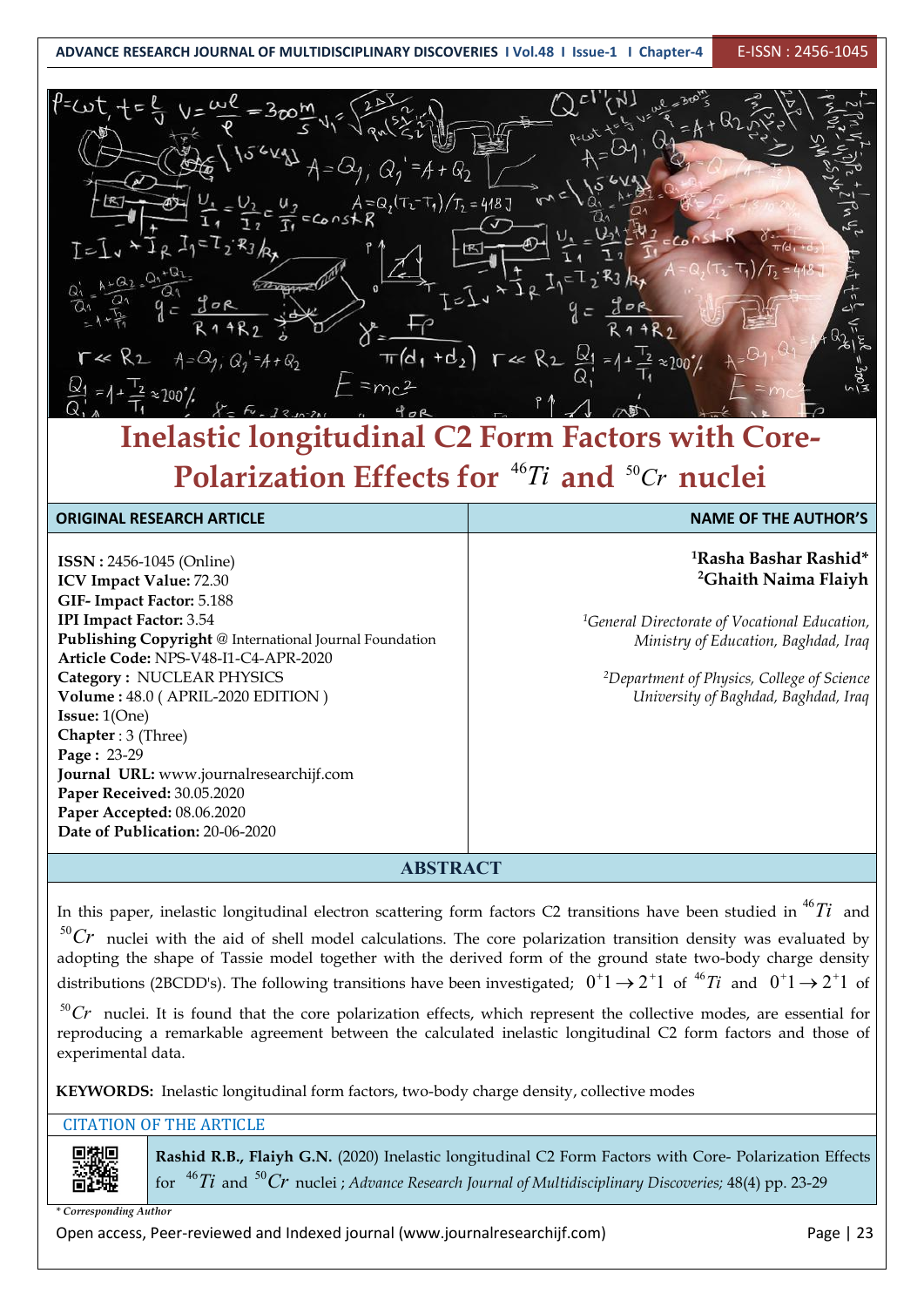OF MULTIDISCIPLINARY

#### **I. INTRODUCTION**

The calculations of shell model, carried out within a model space in which the nucleon are restricted to occupy a few orbits are unable to reproduce the measured static moments or transition strengths without scaling factors. Comparison between calculated and measured longitudinal electron scattering form factors has long been used as stringent tests of models for transition densities. Various microscopic and macroscopic theories have been used to study excitations in nuclei  $\left[1\right]$ . Shell model within a restricted model space is one of the models, which succeeded in describing static properties of nuclei, when effective charges are used. Calculations of form factors using the model space wave function alone is inadequate for reproducing the data of electron scattering  $[2]$ . Therefore, effects out of the model space, which are called core polarization effects, are necessary to be included in the calculations. Various theoretical methods  $[3]$ - $[5]$  are used for calculations the charge density distributions among them the Hartreenecessary to be included in the calculations. Various theoretical methods  $[3]$ - $[5]$  are used for calculations the charge density distributions among them the Hartree- Fock method with the Skyrme effective interaction the theory of finite Fermi systems and the single particle potential method. Comparisons between theoretical and observed longitudinal electron scattering form factors have long been used as stringent test of models of nuclear structure had been studied by Sahu et al.  $[6]$ . They calculated form factors for  $46,48,50$  Ti  $^{50,52,54}Cr$  and  $^{54,56}Fe$  and by the use of Hartree-Fock method, their results are in a good agreement with the experimental data. Core polarization effects can be treated either by connecting agreement with the experimental polarization effects can be treated either by connecting the ground state to the J-multipole  $n\hbar\omega$  giant<br>resonances <sup>[7]</sup> where the shape of the transition<br>densities for these excitations is given by Tassie model<br><sup>[8]</sup> or by using a microscopic theory <sup>[9]-[11]</sup> which resonances  $\boxed{7}$ , where the shape of the transition  $\frac{36}{7}$  is the free nucleon densities for these excitations is given by Tassie model  $[8]$  or by using a microscopic theory  $[9]$ - $[11]$  which  $\cong$ permits one particle-one hole (1p-1h) excitations of the core and also of the model space to describe these longitudinal excitations. In the studies of Massen et al.  $[12]$ - $[14]$ , the factor cluster expansion of Clark and coworkers <sup>[15]</sup> was utilized to derive an explicit form of The longitudinal operator the elastic charge form factor, truncated at the two body terms, depends on the harmonic oscillator parameter and the correlation parameter through a Jastrow-type correlation function <sup>[16].</sup>

The aim of the present work is to study the inelastic longitudinal form factor C2 for  $46Ti$  and  $50Cr$  nuclei. In spin and isosp The calculation of form factors using the many particle shell model space alone were known to be inadequate in describing electron scattering data. So effects out of the model space (core-polarization) are necessary to be included in the calculations. The shape of the transition density for the excitation considered in this work was given by the Tassie model  $[8]$ , where this  $\bigvee \mathbb{I}^{\prime}$ model is connected with the ground state charge

density, where the ground state charge density of the present work is to derive an expression for the ground state two - body charge density distributions (2BCDD's), based on the use of the two - body wave functions of the harmonic oscillator and the full two– body correlation functions FC's(which include the tensor correlations TC's and short range correlations SRC's). The one body density matrix (OBDM) element used of shell model code OXBASH<sup>[17]</sup>.

#### **II. THEORY**

The interaction of the electron with charge distribution of the nucleus gives rise to the longitudinal or Coulomb scattering. The longitudinal form factor is related to the charge density distributions (CDD) through the matrix elements of multiple operators  $\frac{1}{2}$   $\left(\frac{q}{l}\right)$   $\left[7\right]$ .

$$
\left| F_{J}^{L}(q) \right|^{2} = \frac{4\pi}{Z^{2}(2 J_{i} + 1)} \left| \left\langle f \right| \left| \hat{T}_{J}^{L}(q) \right| \right| i \rangle \right|^{2} \left| F_{\alpha}(q) \right|^{2} \left| F_{\beta}(q) \right|^{2} \dots (1)
$$

Where *Z* is the atomic number of the nucleus,  $F_{\alpha}(\mathbf{q})$  is the center of mass correction, which remove the spurious state arising from the motion of the center of mass when shell model wave function is used and given by  $^{[7]}$ .

$$
F_{cm}(q) = e^{q^2b^2/4A} \dots (2)
$$

Where *A* is the nuclear mass number and *b* is the harmonic oscillator size parameter. The function  $F_{\phi}(q)$ is the free nucleon form factor and assumed to be the same for protons and neutrons and takes the form [18]

$$
F_{f_3}(q) = \left[1 + \left(\frac{q}{4.33}\right)^2\right]^{-2}
$$
............(3)

The longitudinal operator is defined as [19].

$$
\hat{T}_{Jt_{\mathbf{z}}}^{L}(q) = \int dr \; j_{J}(qr) Y_{J}(\varOmega) \; \rho(r,t_{\mathbf{z}}) \; \dots \qquad (4)
$$

Where  $j_J(qr)$  is the spherical Bessel function,  $Y_J(\Omega)$  is the spherical harmonic wave function and  $\varphi(r,t_z)$  is the charge density operator. The reduced matrix elements in spin and isospin space of the longitudinal operator between the final and initial many particles states of the system including the configuration mixing are given in terms of OBDM elements times the single particle matrix elements of the longitudinal operator <sup>[7]</sup>, i.e.

$$
\left\langle f \parallel \hat{T}_{JT}^L \parallel i \right\rangle = \sum_{a,b} \text{OBDM}^{JT}(i, f, J, a, b) \left\langle b \parallel \hat{T}_{JT}^L \parallel a \right\rangle \dots (5)
$$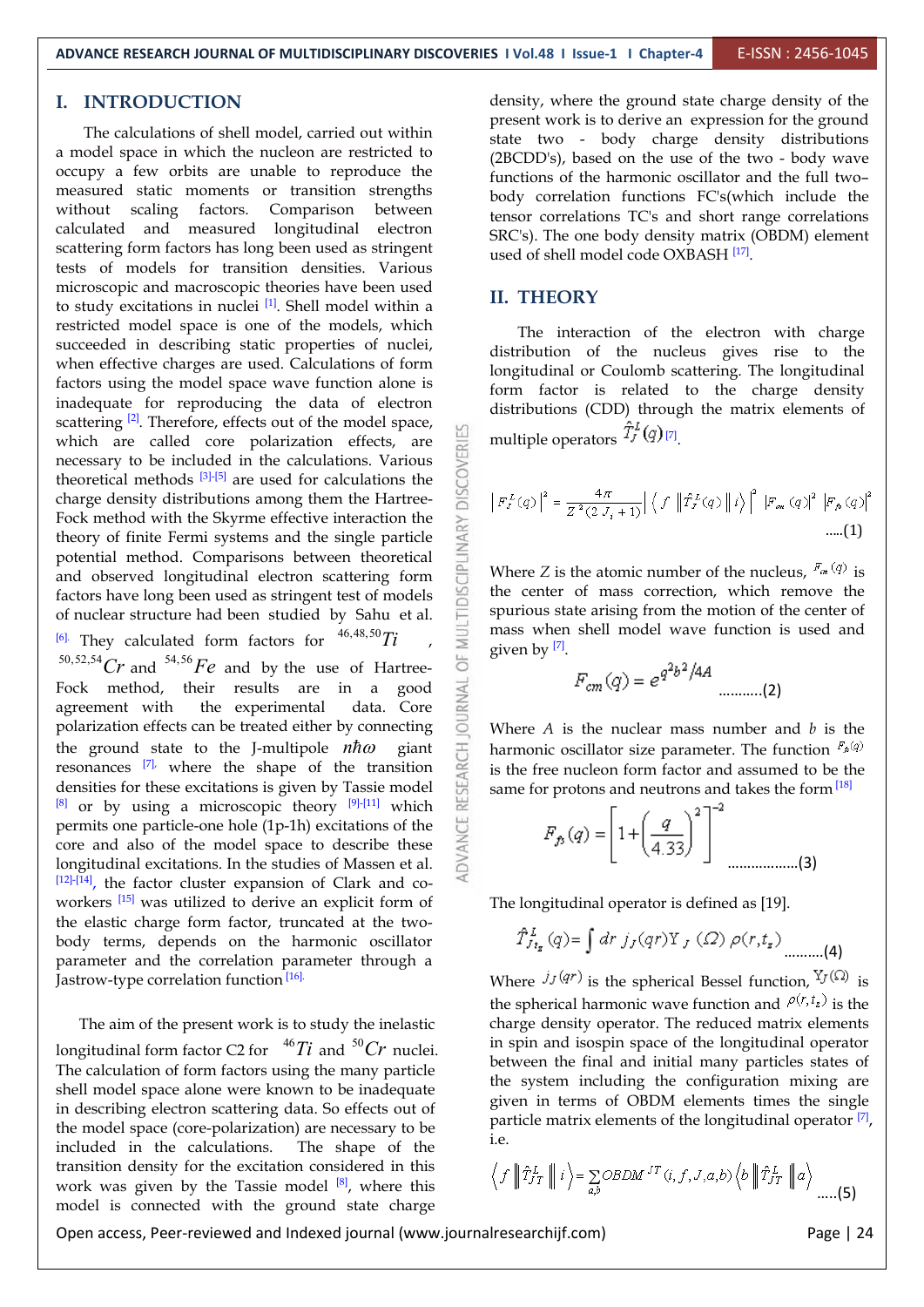The many particle reduced matrix elements of the longitudinal operator, consists of two parts one is for the model space and the other is for core polarization matrix element <sup>[6].</sup>

$$
\left\langle f \middle| \hat{T}_J^L(\tau_Z, q) \middle| i \right\rangle = \left\langle f \middle| \hat{T}_J^L(\tau_Z, q) \middle| i \right\rangle + \left\langle f \middle| \hat{T}_J^{or}( \tau_Z, q) \middle| i \right\rangle_{\text{........(6)}}
$$

Where the model space matrix element in Eq.(6) has the form  $[7]$ .

 $\left\langle f \left| \int_{T}^{ms} (\tau_Z, q) \right| t \right\rangle = e_i \int_0^\infty dr \, r^2 f_J(qr) \mathop{\sim}\limits_{J,\tau_Z}^{ms} (i, f, r) \dots \dots \dots$ 

Where  $\forall J \rightarrow J$ ,  $\rightarrow$  is the transition charge density of model space and given by  $[7]$ .

$$
\sum_{j}^{m s} f_{i, \tau_{\mathbf{Z}}} (i, f, \mathbf{r}) = \sum_{j \in (m s)}^{m s} \text{OBDM} (i, f, J, j, j', \tau_{\mathbf{z}}) \left\langle j \middle| \mathbf{Y}_{J} \middle| \mathbf{y}' \right\rangle R_{n l}(\mathbf{r}) R_{n l}(\mathbf{r})
$$
\n
$$
\text{Q} \tag{8}
$$

The core polarization matrix element is given by  $[7]$   $\geq$ 

………..…….(9)

Where  $P<sub>j</sub>$  is the core polarization transition density which depends on the model used for core polarization. To take the core polarization effects into consideration, the model space transition density is added to the core polarization transition density that describes the collective modes of nuclei. The total transition density becomes.

$$
\rho_{J_{\mathbf{I}_{2}}}(i, f, r) = \stackrel{\text{MS}}{\rho}_{J_{\mathbf{I}_{2}}}(i, f, r) \stackrel{\text{core}}{\underset{\text{def}}{\leq}} \rho_{J_{\mathbf{I}_{2}}}(i, f, r) \qquad (10)}
$$

care

Where  $\int_{0}^{\infty} J$  is assumed to have the form of Tassie shape and given by [8].

$$
\rho_{\mathbf{x}_t}^{\text{core}}(i, f, r) = N \frac{1}{2} \left( 1 + \tau_{\mathbf{x}} \prod_{\substack{\omega \\ \omega \\ \omega}}^{\infty} J^{-1} \frac{d\rho(i, f, r)}{dr} \right) \dots \dots \dots \dots \dots \dots \dots \dots \tag{11}
$$

Where  $N$  is a proportionality constant.  $\rho(i, f, r)$  is the ground state charge density distribution. It is derived an effective two-body charge density operator (to be used with uncorrelated wave functions) can be produced by folding the two-body charge density operator with the two-body correlation functions  $\frac{J\ddot{v}}{v}$  as  $^{[20]}$ 

$$
\hat{\sigma}_{\mathcal{G}}^{(2)}(\vec{r}) = \frac{\sqrt{2}}{2(A-1)} \sum_{i \neq j} \widetilde{f}_{ij} \left\{ \delta \left[ \sqrt{2} \vec{r} - \vec{R}_{ij} - \vec{r}_{ij} \right] + \delta \left[ \sqrt{2} \vec{r} - \vec{R}_{ij} + \vec{r}_{ij} \right] \right\} \widetilde{f}_{ij}
$$
\n
$$
\tag{12}
$$

where <sup>r<sub>ij</sub> and <sup> $K$ ij</sup> of relative and center of mass coordinates and the form of  $J_\nu$  is given by <sup>[23]</sup>.</sup>

$$
\widetilde{f}_{ij} = f(r_{ij}) \Delta_1 + f(r_{ij}) \left\{ 1 + \alpha(A) S_{ij} \right\} \Delta_2 \Delta_{\text{max}(13)}
$$

It is clear that Eq. (13) contains two types of correlations: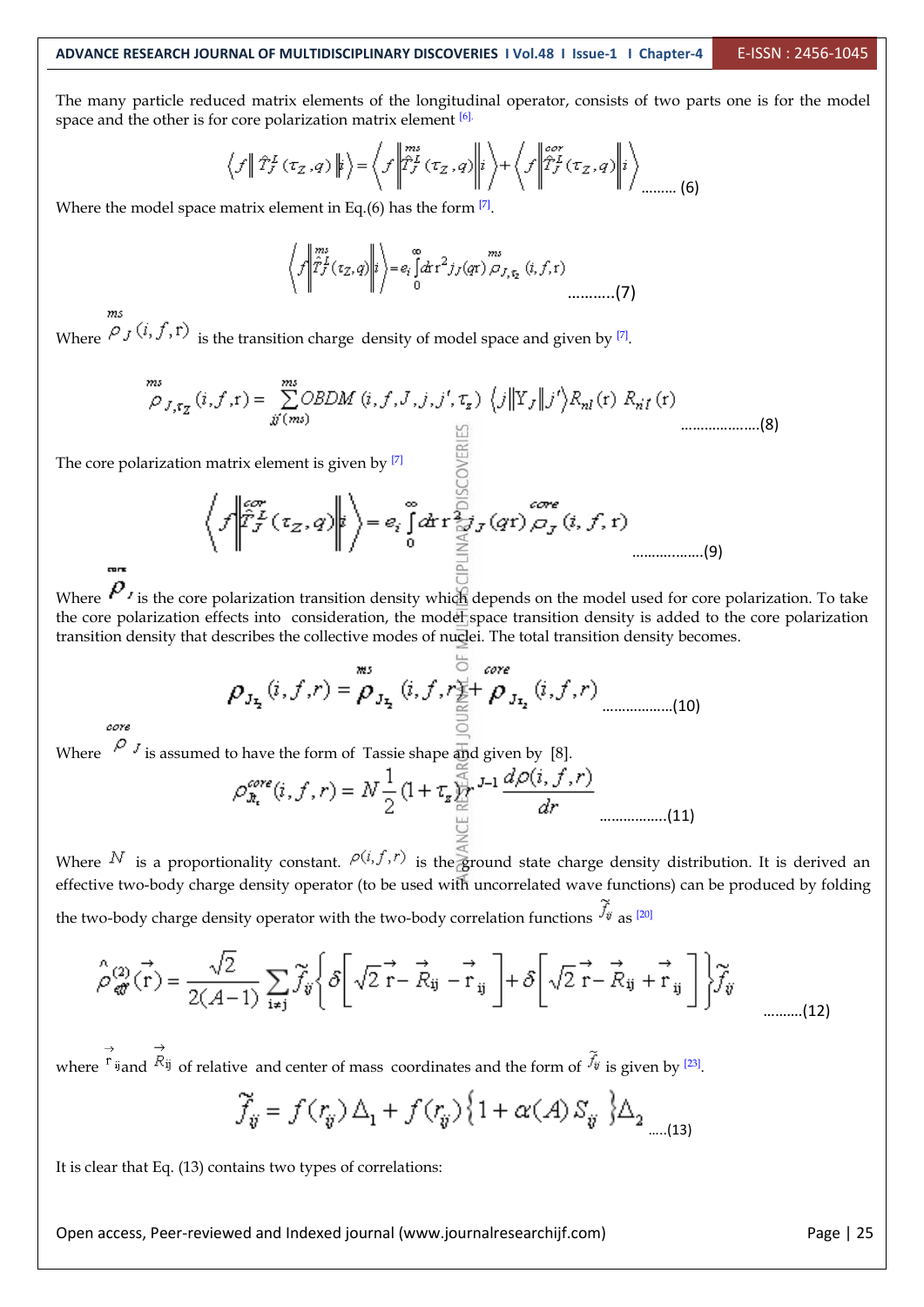1. The two body short range correlations presented in the first term of Eq. (13) and denoted by  $f(r_{ij})$ . Here  $\Delta_1$  is a projection operator onto the space of all two-body functions with the exception of  ${}^{3}S_{1}$  and  ${}^{1}D_{3}$  states. It should be remarked that the short range correlations are central functions of the separation between the pair of particles which reduce the two-body wave function at short distances, where the repulsive core forces the particles apart, and heal to unity at large distance where the interactions are extremely weak. A simple model form of  $\frac{J \vee \forall \psi'}{S}$  is given as  $[21]$ 

$$
f(r_{ij}) = \begin{cases} 0 & \text{for } r_{ij} \le r_c \\ 1 - \exp\left(-\mu (r_{ij} - r_c)^2\right) & \text{for } r_{ij} > r_c \end{cases}
$$
........(14)

Where  $\frac{r_c}{r}$  =0.4(in *fm*) is the radius of a suitable hard core and  $\mu = 25$  *fm*<sup>-2</sup> [21] is a correlation parameter.

2. The two-body tensor correlations presented in the second term of Eq.(13) are induced by the strong tensor component in the nucleon-nucleon force and they are of longer range. Here  $\Delta_2$  is a projection operator onto  $^{15}$ <sub>3</sub> and  $^{10}$ <sub>3</sub> states only.  $^{5}$ <sub>*V*</sub> is the usual tensor operator, formed by the scalar product of a second-rank operator in intrinsic spin space and coordinate space and is defined by.

$$
S_{ij} = \frac{3}{r_{ij}^2} (\vec{\sigma}_i \cdot \vec{r}_{ij}) (\underbrace{\vec{\vec{\sigma}}_j}_{\mathbb{H}} \cdot \vec{r}_{ij}) - \vec{\sigma}_i \cdot \vec{\sigma}_j
$$
\n<sub>(15)</sub>

The parameter  $\alpha(A)$  is the strength of tensor correlations and it is non zero only in the  ${}^{1}S_{3}{}^{-1}D_{3}$  channels. The Coulomb form factor for this model becomes,  $\overline{\underset{\underset{\sim}{\simeq}}}$ 

$$
F_J^L(q) = \sqrt{\frac{4\pi}{2J_i + 1}} \frac{1}{Z} \left\{ \int_0^{\infty} r^2 j_J(qr) \, dJ_J^{\text{ms}}(i, f, r) \, dr \prod_{\substack{u=1 \\ u \text{ odd}}}^{\infty} \int_0^{\infty} dr r^2 j_J(qr) r^{J-1} \, \frac{d\varphi_o(i, f, r)}{dt} \right\} F_{cm}(q) \, F_{fb}(q) \tag{16}
$$
\n
$$
\int_0^{\infty} dr \, r^{J+1} \, j_J(qr) \frac{d\varphi_o(i, f, r)}{dr} \quad \text{with} \quad \text{as:}
$$

$$
\int_{0}^{\infty} \frac{d}{dt} \Big[ r^{J+1} j_J(qr) \rho_o(i, f, r) \Big] dr - \int_{0}^{\infty} dr (J+1) r^J j_J(qr) \rho_o(i, f, r)
$$

$$
- \int_{0}^{\infty} dr r^{J+1} \frac{d}{dr} j_J(qr) \rho_o(i, f, r)
$$

Where the first term gives zero contribution, the second and the third term can be combined together as

$$
-q\int_{0}^{\infty}d\mathbf{r}\,\mathbf{r}^{J+1}\rho_{o}\left(i,f,\mathbf{r}\right)\left[\frac{d}{d\left(q\mathbf{r}\right)}+\frac{J+1}{q\mathbf{r}}\right]j_{J}\left(q\mathbf{r}\right)_{\text{num.}\left(17\right)}
$$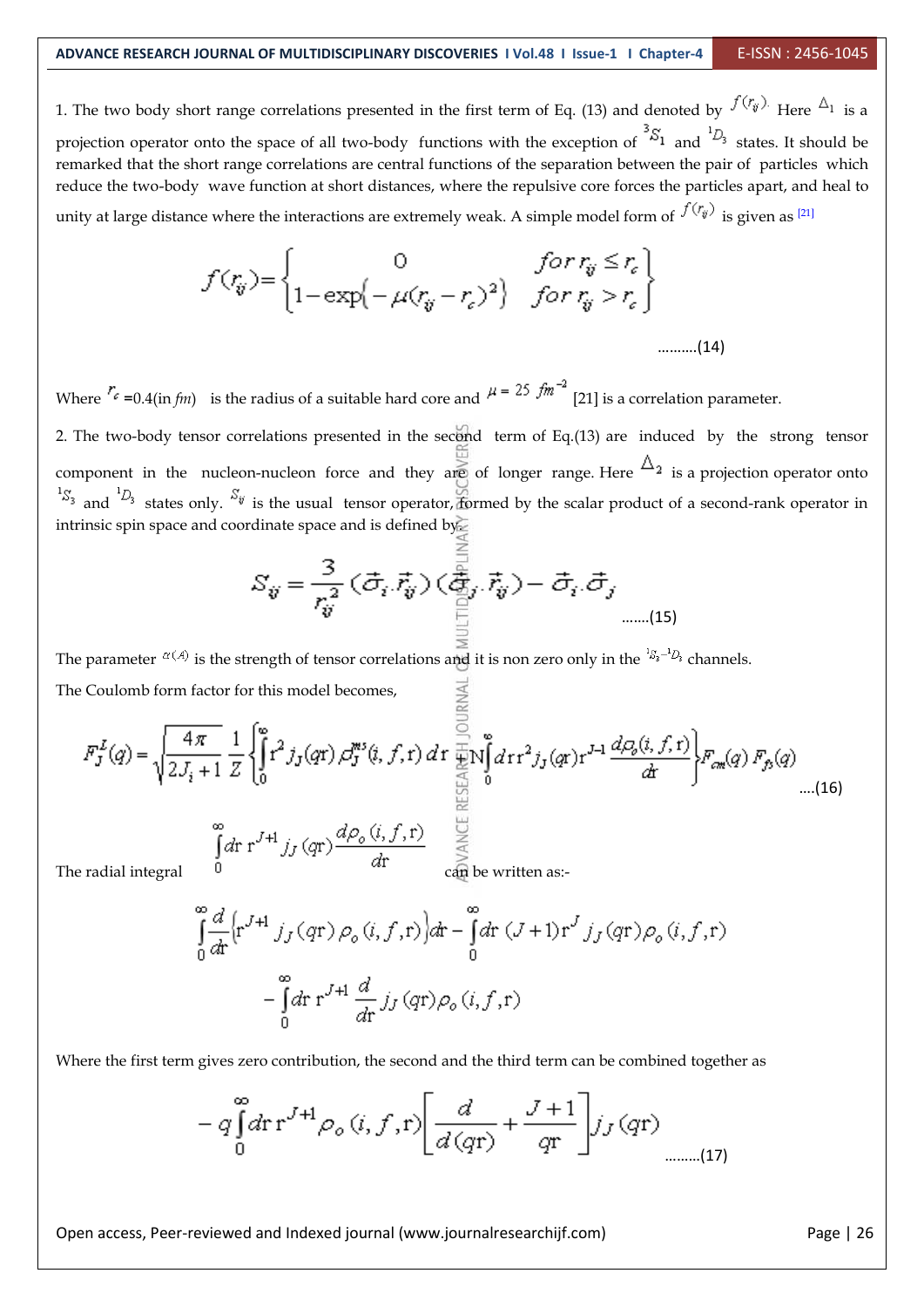From the recurssion relation of spherical Bessel function:

$$
\left[\frac{d}{d\left(q\mathbf{r}\right)} + \frac{J+1}{q\mathbf{r}}\right]j_{J}\left(q\mathbf{r}\right) = j_{J-1}\left(q\mathbf{r}\right)
$$
\n
$$
\therefore \int_{0}^{\infty} d\mathbf{r} \mathbf{r}^{J\mathbf{H}} j_{J}\left(q\mathbf{r}\right) \frac{d\rho_{\rho}\left(i, f, \mathbf{r}\right)}{d\mathbf{r}} = -q \int_{0}^{\infty} d\mathbf{r} \mathbf{r}^{J\mathbf{H}} j_{J-1}\left(q\mathbf{r}\right) \rho_{\rho}\left(i, f, \mathbf{r}\right)
$$
\n
$$
(19)
$$

Hence, the form factor of Eq.(16) takes the form

$$
F_J^L(q) = \left(\frac{4\pi}{2J_i+1}\right)^{1/2} \frac{1}{Z} \left\{ \int_0^\infty r^2 f_J(qr) \rho_{\mathfrak{F}_{\mathfrak{F}_i}} dr - Nq \int_0^\infty dr \, r^{J+1} \rho_o(i, f, r) \, f_{J-1}(qr) \right\} \times F_{cm}(q) \, F_{fs}(q) \quad \dots (20)
$$

The proportionality constant  $N$  can be determined from the form factor evaluated at *q*=*k*, i.e., substituting *q*=*k* in Eq.(20), we obtain

$$
N = \frac{\int_{0}^{\infty} d\mathbf{r} \, \mathbf{r}^{2} \, j_{j} \left( k\mathbf{r} \right) \rho_{n_{2}}^{\pi^{2}} \left( i, f, \mathbf{r} \right) - \sum_{i=1}^{M} \left( k \right) Z \sqrt{\frac{2J_{i} + 1}{4\pi}}
$$
\n
$$
k \int_{0}^{\infty} d\mathbf{r} \, \mathbf{r}'^{\mathrm{H}} \rho_{o} \left( i, f, \mathbf{r} \sum_{i=1}^{M} j_{i-1} \left( k\mathbf{r} \right) \right)
$$
\n
$$
P(\mathbf{r}, \mathbf{r}')^{\mathrm{H}} \rho_{o}(\mathbf{r}, \mathbf{r}) \tag{21}
$$

The reduced transition probability  $P(\neg \neg)$  is written in terms of the form factor in the limit  $P(\neg \neg)$  (photon point) as  $[7]$ .

$$
B(CJ) = \frac{\left[ (2J+1)!! \right]^2 Z^{\frac{2}{32}2}}{4\pi k^{2J}} \left| F_J^L(k) \right|^2
$$
 (22)

In Eq.(21), the form factor at the photon point  $q=k$  is related to the transition strength B(CJ). Thus using Eq.(22) in Eq.(21) leads to 兲

$$
N = \frac{\int_{0}^{\infty} dr \, r'^{12} \, \rho_{Jt_{Z}}^{MS} (i, f, r) - \sum_{\substack{i=0 \ i \neq j}}^{\infty} (2J_{i} + 1) \, B(\text{CJ})}{(2J + 1) \int_{0}^{\infty} dr \, r^{2J} \sum_{\substack{i=0 \ i \neq j}}^{\infty} (i, f, r)}
$$
\n(23)

The proportionality constant  $N$  can be determined by introducing the experimental value of the reduced transition probability B(CJ) into eq.(23).

#### **III. RESULTS AND DISCUSSION**

The inelastic longitudinal electron scattering form factors C2 are calculated using an expression for the transition charge density of Eq.(10). The model space transition density is obtained using Eq.(8), where the required OBDM elements was calculated using the OXBASH code [17] . For considering the collective modes of the nuclei, the core polarization transition density of Eq.(11) were evaluated by adopting the Tassie model together with the calculated ground state 2BCDD of Eq.(13).

All parameters required in the following calculations of 2BCDD's,  $\langle r^2 \rangle^{1/2}$  and longitudinal *F(q)*'s are presented in Tables (1).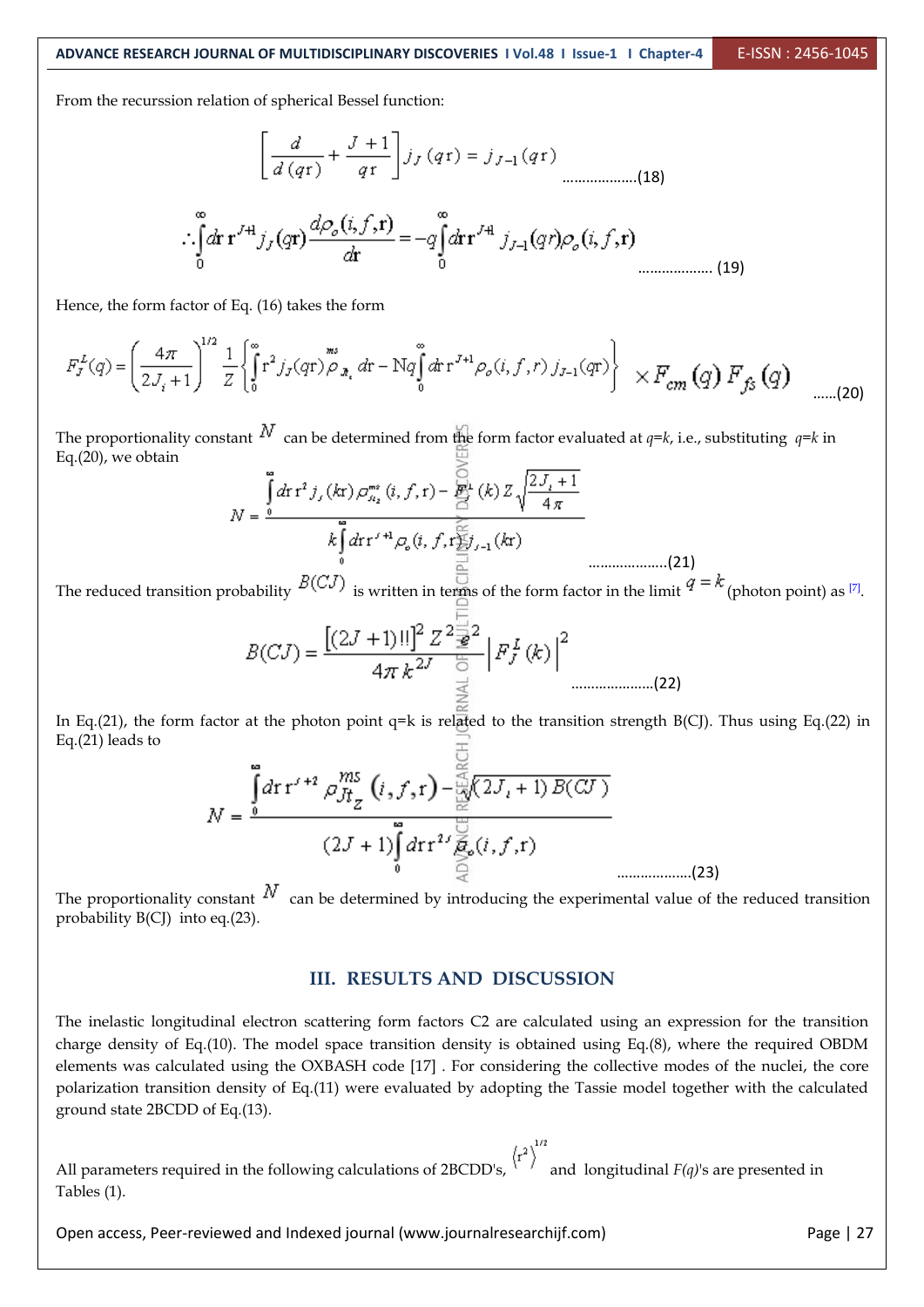**Table 1.** Parameters which have been used in the present calculations for the 2BCDD's,  $\langle r^2 \rangle^{\prime\prime}$  and elastic and inelastic longitudinal F(q)'s of all nuclei under study .

| <b>Nucleus</b> | $\bm{b}$ (fm) | $\alpha(A)$ | 1/2<br>$T$ keo $(fm)$ | 112<br>$(r^2)$<br>$\sqrt{P_{\lambda}p}$ (fm) [22] |
|----------------|---------------|-------------|-----------------------|---------------------------------------------------|
| $46$ Ti        | 1.955         | 0.095       | 3.240                 | 3.570                                             |
| 50Cr           | 1.980         | 0.090       | 3.300                 | 3.650                                             |

#### **3.1. The nucleus <sup>46</sup>Ti**

A comparison between the experimental and theoretical form factors for the C2 transition for <sup>46</sup>Ti is Peaks are given in Fig.(1) shows the relation between the longitudinal Coulomb C2 electron scattering form factors as a function of momentum transfers q at  $E_x=0$ . 89 MeV. The dashed curves represent the contribution of the model space, the dashed-dotted curve  $\frac{65}{6}$ corresponding to the result of core polarization effects and the solid curves represent the total contribution, which is obtained by taking the model space together with the core polarization effects where the effect of and the solid curves represent the total contribution, which is obtained by taking the model space together  $\Xi$  10 with the core polarization effects where the effect of two-body SRC's and TC's are considered, and the dotted symbols represent the experimental data Ref. [23]. The model space calculations underestimate the the  $\frac{1}{2}$  10 experimental data for the region of momentum  $\ge$ <br>transfer. The core polarization effects is added to the transfer. The core polarization effects is added to the model space, the obtained results for the longitudinal  $\vec{\le}$ *C2* form factors become reasonable accordance with those of experimental data throughout the whole  $\frac{3}{6}$  10 range of momentum transfer *q*. In the present of core polarization effect, the first and second peaks are good agreement with experimental data, but the third peak is underestimated. polarization effect, the first and second peaks are good  $\frac{1}{\alpha}$  10 agreement with experimental data, but the third peak is underestimated .



**Figure(1):** Inelastic longitudinal form factors for the transition to the  $2^+$  in the <sup>46</sup>Ti with and without core- 2. The polarization effects and by using Tassie model, the experimental data are taken from  $\text{Ref.}^{[23]}$ 

#### **3.2 The nucleus <sup>50</sup>Cr**

The transition under investigation is C2, 0.78MeV structure and properties of <sup>50</sup>Cr are experimentally and theoretically well studied. In figure (2) the experimental data of the C2 Coulomb form factors which are taken from Ref.  $[23]$  are compared with the theoretical shell model calculation. The solid curve shows the result with core-polarization effects by using Tassie model and the dashed curve corresponding to the result without core polarization effects and the dashed-dotted curve corresponding to the result of core polarization effects. We are observed three peaks in the form factors in this nucleus. In the present of core polarization effect, the first and second peaks are good agreement with experimental data, but the third peak is underestimated .The pf-shell fail to describe the data in form factors. Core polarization effects enhance the form factor and reproduce the measured form factor up to  $q=2.1$  fm<sup>-1</sup> as shown by solid curve of figure (2).



**Figure(2):** Inelastic longitudinal form factors for the transition to the  $2^+$  in the <sup>50</sup>Cr with and without core-polarization effects and by using Tassie model, the experimental data are taken from Ref. <sup>[23]</sup>

#### **IV. CONCLUSIONS**

1. The effect of FC's is, generally, essential in getting good agreement between the calculated results of  $\langle r^2 \rangle$ and those of experimental data.

*2.* The fp-shell models, which can describe the static properties and energy levels, are less successful for